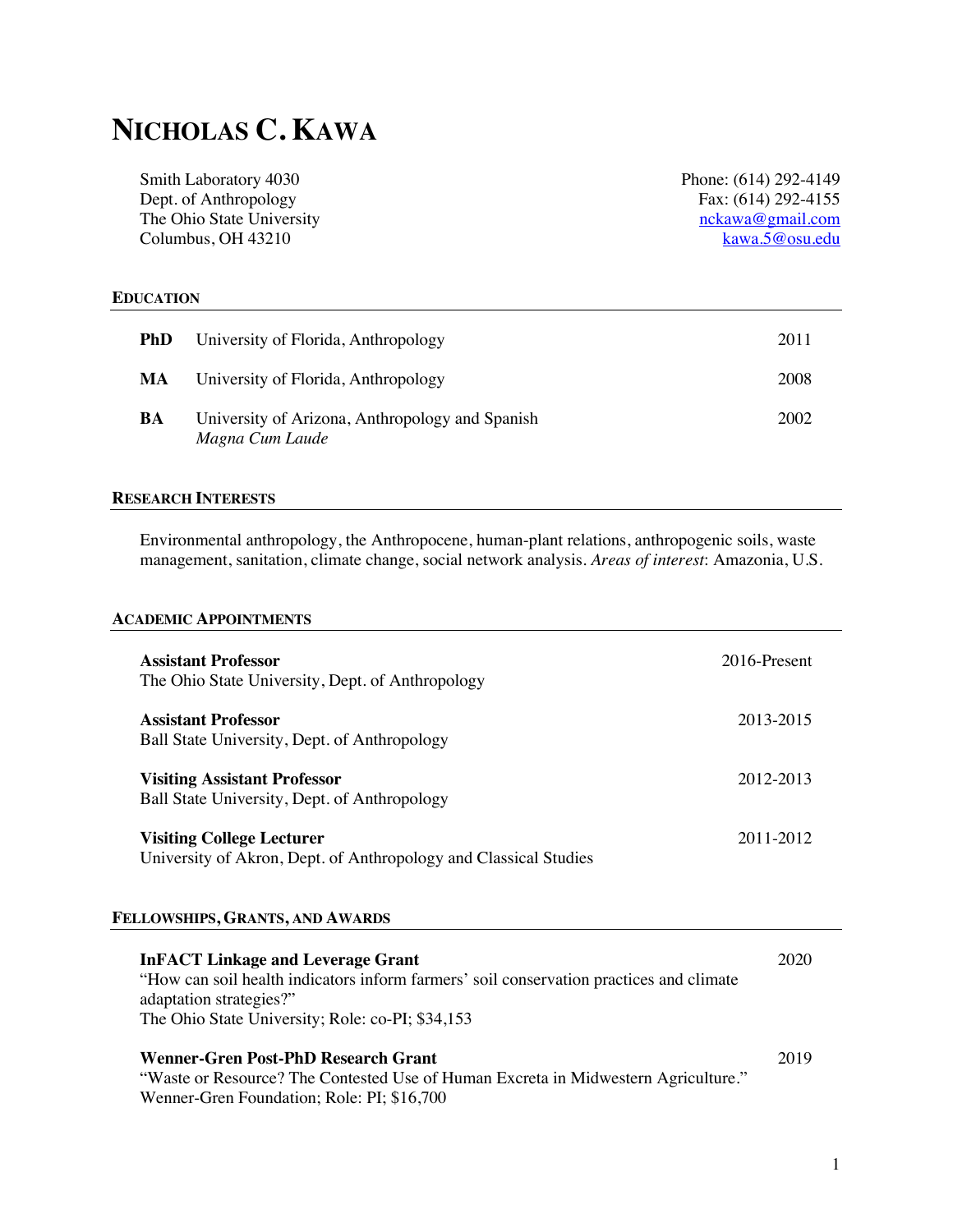| <b>InFACT Linkage and Leverage Grant</b>                                                                                                                                                                                                                       | 2018      |
|----------------------------------------------------------------------------------------------------------------------------------------------------------------------------------------------------------------------------------------------------------------|-----------|
| "Transforming Human Waste into Agricultural Resource in Central Ohio"<br>The Ohio State University; Role: PI; \$32,790                                                                                                                                         |           |
| <b>Sustainable and Resilient Economy Seed Grant</b><br>"Restoring Ecosystems with bio-based wastes for BLended Soils (REBLS)"<br>The Ohio State University; Role: Co-PI; \$50,000                                                                              | 2017      |
| <b>InFACT Linkage and Leverage Grant</b><br>"Making Maya Milpa: Maize Farming, Agroecological Research, and Food Security in<br>Belize and Ohio State"<br>The Ohio State University; Role: Project Member; \$32,000                                            | 2017      |
| Programa de Apoio a Jovens Professores Doutores (MCTIC-Brazil)<br>"Governança Ambiental em Rede: Coordenação da Política Pública e Uso de<br>Recursos Naturais em Unidades de Conservação"<br>Universidade Federal do Amazonas; Role: Project Member; \$18,924 | 2016      |
| <b>InFACT Linkage and Leverage Grant</b><br>"Ohio's Food and AgriCulture Vision for the Future: A Collective Impact Strategy<br>and Research Agenda for InFACT and Ohio Food System Partners"<br>The Ohio State University; Role: Project Member; \$30,496     | 2016      |
| <b>Ball Brothers Foundation Rapid Grant</b><br>"The Old West End Community Garden-Park"<br>Ball Brothers Foundation; Role: PI; \$5,000                                                                                                                         | 2015      |
| <b>ASPIRE Junior Faculty Research Award</b><br>"No-Till Farming and the Culture of Soil Conservation in Indiana"<br>Ball State University; Role: PI; \$7,000                                                                                                   | 2014      |
| <b>Fulbright-Hays Doctoral Dissertation Research Award</b><br>U.S. Dept. of Education; Role: PI; \$23,550                                                                                                                                                      | 2009-2010 |
| <b>Tropical Conservation and Development Field Research Grant</b><br>University of Florida; \$3,000 (Declined)                                                                                                                                                 | 2009      |
| <b>Charles Wagley Research Fellowship</b><br>University of Florida, Latin American Studies Program; \$2,000                                                                                                                                                    | 2007      |
| <b>Grinter Fellowship</b><br>University of Florida, Dept. of Anthropology; \$6,000                                                                                                                                                                             | 2006-2008 |
| <b>Florida Graduate Grant</b><br>University of Florida; \$2,000                                                                                                                                                                                                | 2006      |
| <b>SAHRA Water Harvesting Grant</b><br>University of Arizona; \$2,000                                                                                                                                                                                          | 2002      |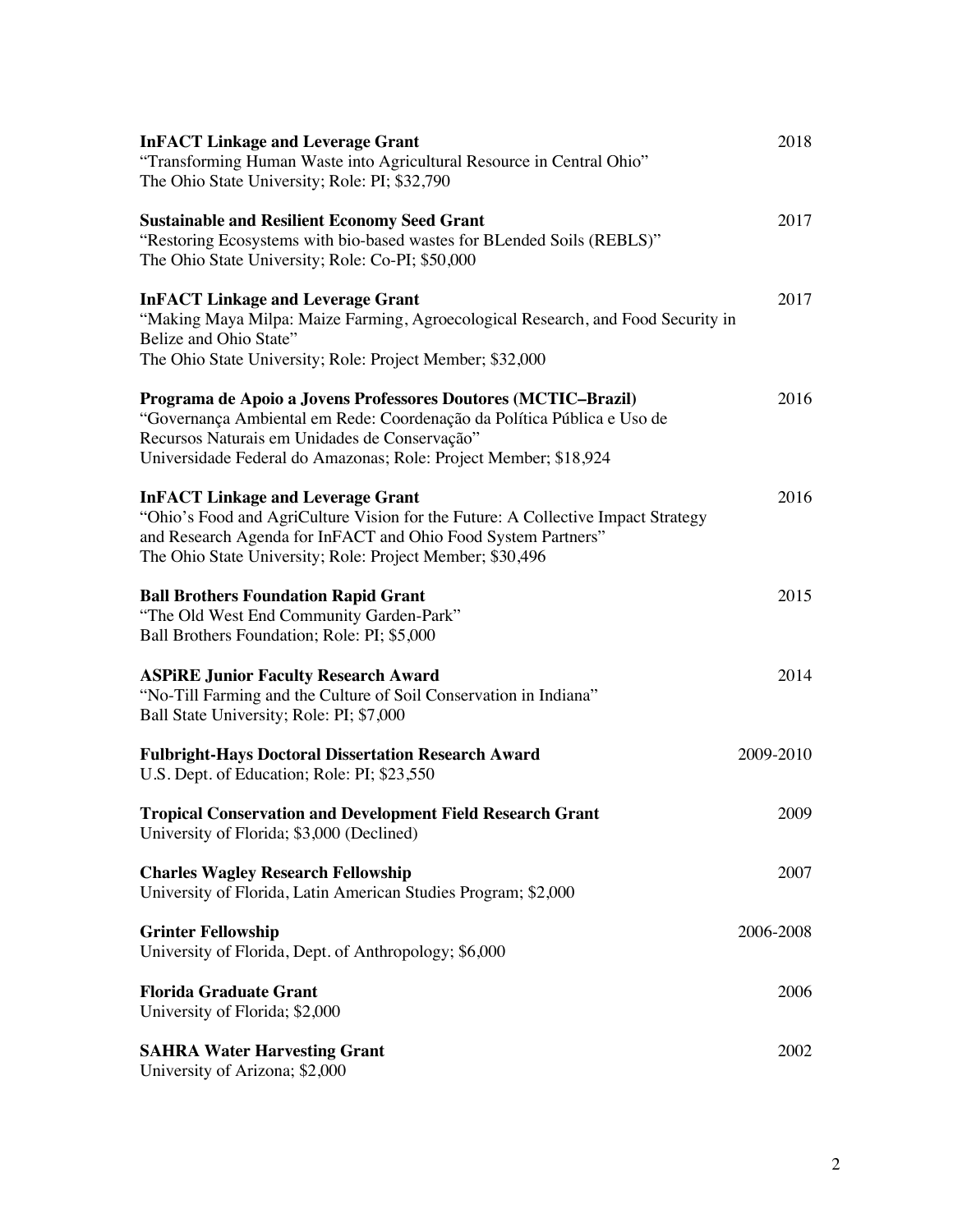### **PUBLICATIONS**

### *Books*

Kawa, N.C. 2016. *Amazonia in the Anthropocene: People, Soils, Plants, Forests*. Austin: University of Texas Press.

### *Journal Publications (& other peer reviewed works)*

Kawa, N.C. 2021. Making Sense of Sewage Sludge as a Renewable Resource in the Urban US. *Antropologia Portuguesa*. 38: 43-62.

Kawa, N.C. 2021. "The Anthropocene." *Oxford Bibliographies in Anthropology*. John L. Jackson, Jr., ed. New York: Oxford University Press.

Kawa, N.C., Arceño, M.A., Goeckner, R., Hunter, C., Rhue, S.J., Scaggs, S.A., Biwer, M.E., Downey, S.S., Field, J.S., Gremillion, K., McCorriston, J., Willow, A., Newton, E., and Moritz, M. 2021. Training Wicked Scientists for a World of Wicked Problems. *Humanities & Social Science Communications* 8: 189.

Kawa, N.C. 2021. A "Win-Win" for Soil Conservation? How Indiana Row-Crop Farmers Perceive the Benefits (and Trade-offs) of No-Till Agriculture*. Culture, Agriculture, Food and Environment* 43(1): 25-35.

Barboza, M., Kawa, N.C., Junqueira, A.B., Oyuela-Caycedo, A. 2021. Open Air Laboratories: Amazonian Home Gardens as Sites of Experimentation, Collaboration, and Negotiation across Time. *Journal of Anthropological Archaeology* 62: 101302.

Hoelle, J.A., and Kawa, N.C. 2021. Placing the Anthropos in the Anthropocene*. Annals of the Association of American Geographers* 111(3): 655-662.

Kawa, N.C. 2020. Plants that Keep the Bad Vibes Away: Boundary Maintenance and Phyto-Communicability in Urban Amazonia. *Ethnos* 86(2): 228-244.

Kawa, N.C., Ding, Y., Kingsbury, J., Goldberg, K., Lipschitz, F., Scherer, M., and Bonkiye, F. 2019. Night Soil: Origins, Discontinuities, and Possibilities for Bridging the Metabolic Rift. *Ethnobiology Letters* 10(1): 40-49.

Amazonas, I.T., Kawa, N.C., Zanetti, V., Linke, I., and Sinisgalli, P. 2019. Using Rich Pictures to Model the 'Good Life' in Indigenous Communities of the Tumucumaque Complex in Brazilian Amazonia. *Human Ecology* 47(3): 1-14. https://doi.org/10.1007/s10745-019-0076-5

Crews, D.E., Kawa, N.C., Cohen, J.H., Ulmer, G.L., and Edes, A.N. 2019. Climate Change, Uncertainty, and Allostatic Load. *Annals of Human Biology* 46(1): 3-16.

Kawa, N.C., Clavijo Michelangeli, J.A., Clark, J.L., Ginsberg, D., and McCarty, C. 2019*.* The Social Network of U.S. Academic Anthropology and Its Inequalities. *American Anthropologist* 121(1): 14-29. [Reprinted in the 9<sup>th</sup> edition of  $D\acute{e}i\grave{a}$  Lu by the World Council of Anthropological Associations]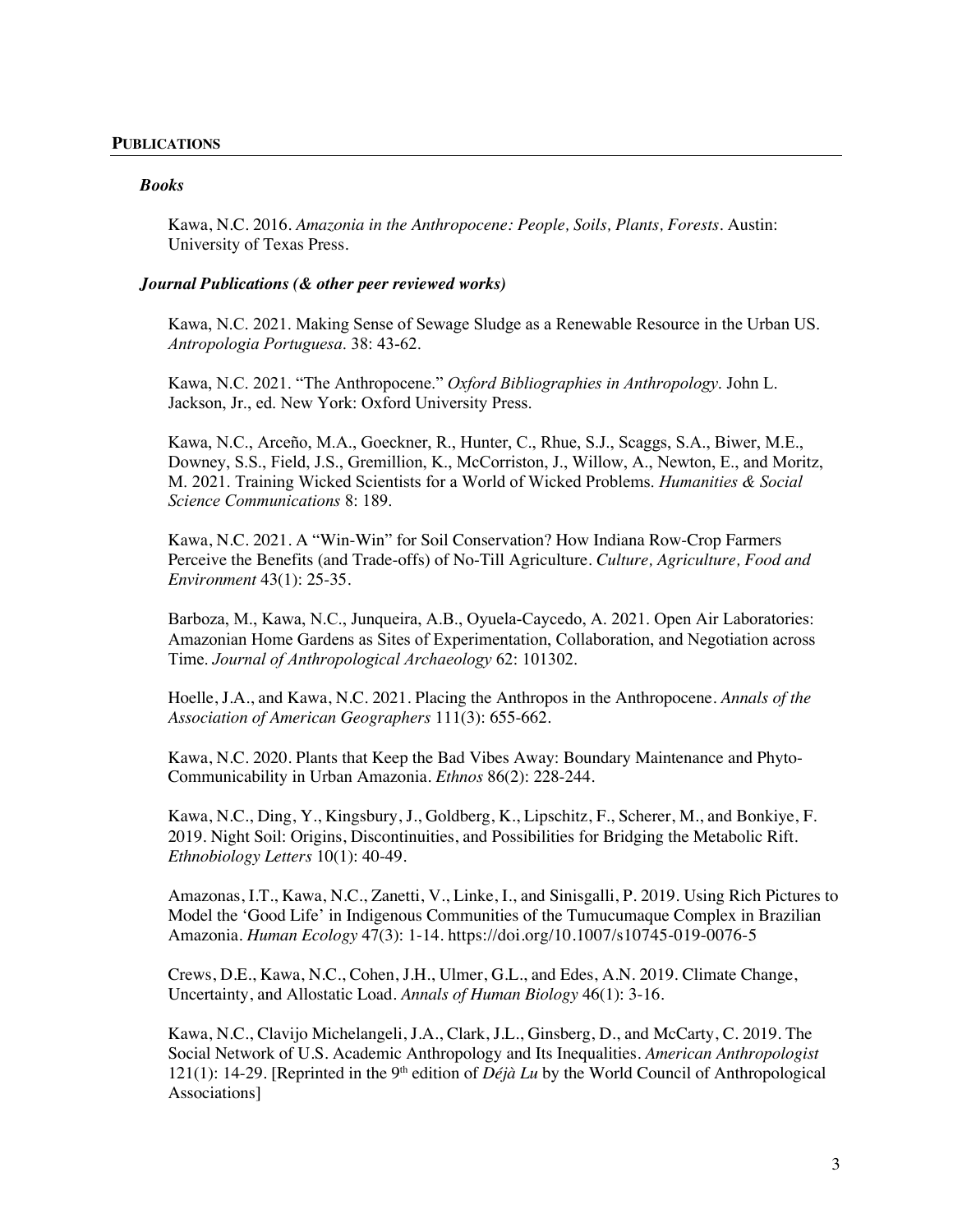Kawa, N.C., Ulmer, G.L., and Silverstein, S.M. 2018. A Pretext for Plunder? Environmental Change and State-Led Redevelopment in the Peruvian Amazon. *Anthropology Today* 34(2): 13- 16.

Kawa, N.C. 2016. How Religion, Race, and the Weedy Agency of Plants Shape Amazonian Home Gardens. *Culture, Agriculture, Food and Environment* 38(2): 84-93.

Kawa, N.C. 2016. What Happens When We Flush? *Anthropology Now* 8(2): 34-43.

Kawa, N.C., Painter, B., and Murray, C.E. 2015. Trail Trees: Living Artifacts (Vivifacts) of Eastern North America. *Ethnobiology Letters* 6(1): 183-188.

Kawa, N.C., Clavijo Michelangeli, J.A., and Clement, C.R. 2015. Household Agrobiodiversity Management on Amazonian Dark Earths, Oxisols, and Floodplain Soils on the Lower Madeira River, Brazil. *Human Ecology* 43(2): 339-353.

Kawa, N.C. 2014. 'Saving the Amazon': Conservation, International Covetousness, and the Politics of Research. *Anthropology Today* 30(2): 21-24.

Kawa, N.C., McCarty, C., and Clement, C.R. 2013. Manioc Varietal Diversity, Social Networks, and Distribution Constraints in Rural Amazonia. *Current Anthropology* 54(6): 764-770.

Kawa, N.C. 2012. Magic Plants of Amazonia and Their Contribution to Agrobiodiversity. *Human Organization* 71(3): 225-233.

Kawa, N.C., Rodrigues, D., and Clement, C.R. 2011. Useful Species Richness, Proportion of Exotic Species, and Market Orientation on Amazonian Dark Earths and Oxisols. *Economic Botany* 65(2): 169-177.

Fraser, J.A., Junqueira, A.B., Kawa, N.C., Moraes, C.P., and Clement, C.R. 2011. Crop Diversity on Anthropogenic Dark Earths in Central Amazonia. *Human Ecology* 39(4): 395-406.

Kawa, N.C., and Oyuela-Caycedo, A. 2008. Amazonian Dark Earth: A Model of Sustainable Agriculture of the Past and Future? *The International Journal of Environmental, Cultural, Economic, and Social Sustainability* 4(3): 9-16.

### *Book Chapters (editor reviewed)*

Hoelle, J.A., and Kawa, N.C. 2022. Placing the *Anthropos* in the Anthropocene. In *The Anthropocene;* David R. Butler, ed. Pp.26-33. New York: Routledge. [reprint] DOI:10.4324/9781003208211-5

Kawa, N.C. 2020. A Mend to the Metabolic Rift? The Promises (and Potential Pitfalls) of Biosolids Application on American Soils. In *Thinking with Soils*; Juan F. Salazar, Céline Granjou, Anna Krzywoszynska, Matthew Kearns, Manuel Tironi, eds. London: Bloomsbury Publishing.

Kawa, N.C. 2020. Shit. In *Anthropocene Unseen: A Lexicon*; Cymene Howe and Anand Pandian, eds. Brooklyn, NY: Punctum Books.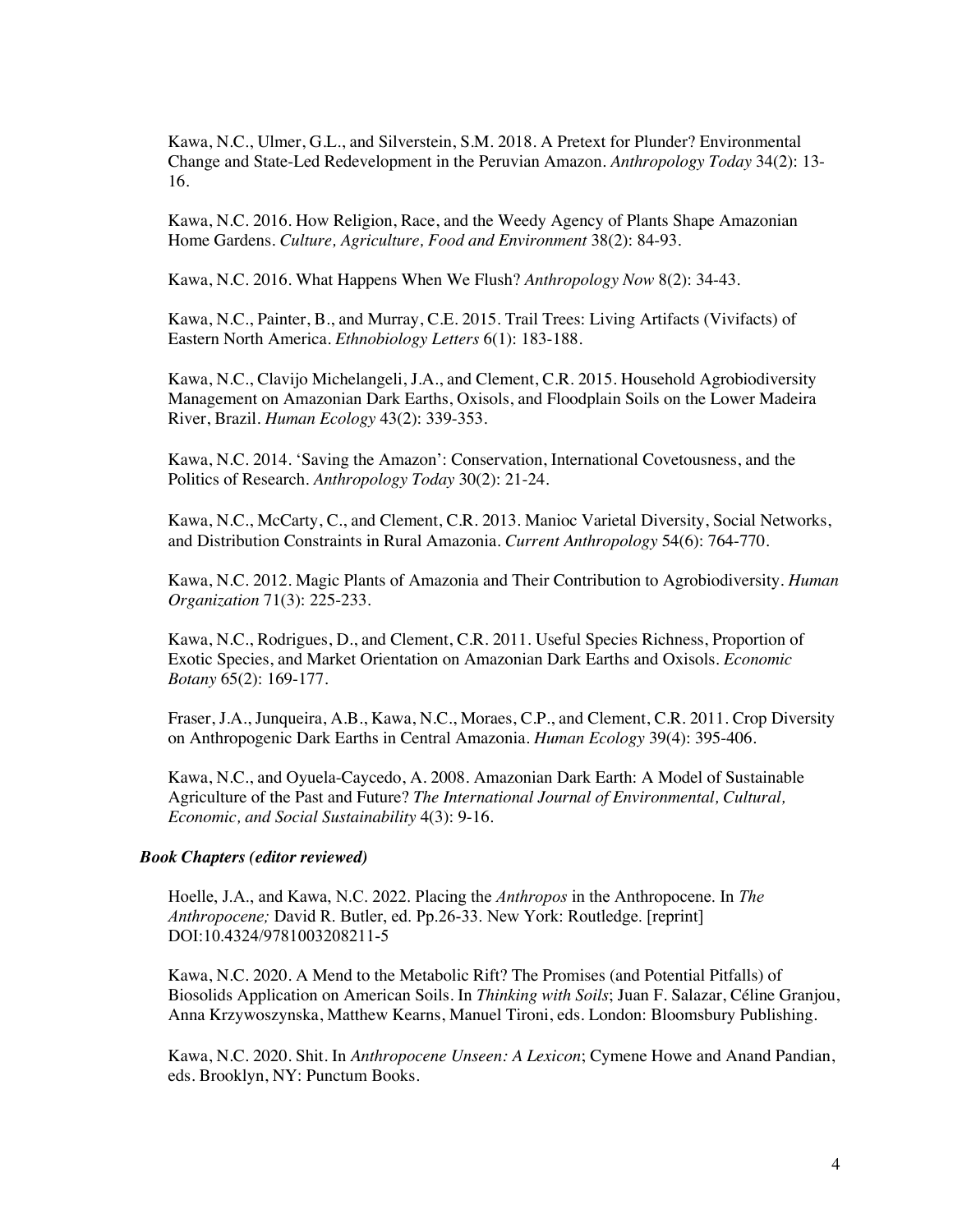Kawa, N.C. 2019. Pflanzenmagie. Über die Macht macher Pflanzen. In *Von Pflanzen und Meschen*; Kathrin Meyer and Judith Elisabeth Weiss, eds. Gottingen, Germany: Wallstein Verlag.

Oyuela-Caycedo, A., and Kawa, N.C. 2015*.* A Deep History of Tobacco in Lowland South America. In *Master Plant: Tobacco in Lowland South America*; Andrew Russell and Elizabeth Rahman, eds. Pp. 27-44. London: Bloomsbury Publishing.

Junqueira, A.B., Kawa, N.C., Fraser, J.A., and Clement, C.R. 2010. Explorando a relação entre agrobiodiversidade e Terra Preta de Índio no médio Rio Madeira, Amazonas, Brasil. In *Agrobiodiversidade no Brasil: Experiências e Caminhos da Pesquisa*; L.C. Ming, M.C.M. Amorozo, and C.W. Kffuri, eds. Recife: NUPEEA.

### *Journal Publications and Online Essays (editor reviewed)*

Moritz, M., and Kawa, N.C. *In press*. The World Needs Wicked Scientists. *American Scientist*.

Kawa, N.C. 2020. Reflexiones sobre la salud ambiental y la salud humana en el Antropoceno. Diálogos Transdisciplinarios Ancestrales 2: 9-15.

Kawa, N.C. 2019. Amazônia Urbana*. Amazônia Latitude*. May 2.

Caporrino, B., Kawa, N.C., and Zille, T. 2019. A virada ontológica e a Amazônia: um diálogo. *Amazônia Latitude*. March 26.

Kawa, N.C. 2018. How Academic Hierarchy Shapes the Distribution of Precarity. *Cultural Anthropology* website. 21 March.

Tumi Desi, R.D., Kawa, N.C., and Silverstein, S.M. 2017*.* Primer Viaje de Regreso a Casa. *Amazônica: Revista de Antropologia*. 9(1): 524-536.

Veteto, J., and Kawa, N.C. 2017. The Fermentological Turn: Multi-Yeasties Ethnography. *Anthropology News* (website), September 22. doi:10.1111/AN.624

Kawa, N.C. 2017. El tunchi en la casa de Sandra. *Anthropology and Humanism* 42(1): 27-28. (*Nominated for a 2017 Pushcart Prize*)

Kawa, N.C. 2016. American Confederates and the Birth of Archaeology in the Amazon Basin. *SAPIENS*. 7 Nov.

Kawa, N.C. 2016. The Irony of the Anthropocene: Humans Dominate a Planet Beyond Our Control. *The Conversation*. 4 Oct.

Kawa, N.C. 2016. Shit. Theorizing the Contemporary, *Cultural Anthropology* website. 6 April.

Kawa, N.C. 2015. Cobra Grande: An Amazonian Vision of Human-Environmental Relations. *Engagement* (Anthropology and Environment Society Blog). 10 Nov.

Kawa, N.C. 2015. Gas Leaks Can't Be Tamed. *The Atlantic*. 18 Sept.

Kawa, N.C. 2014. Managing Uncertainty in Rural Amazonia: Climate Change, Crop Diversity, and Social Networks. *Anthropology News* 55(4): e33-34.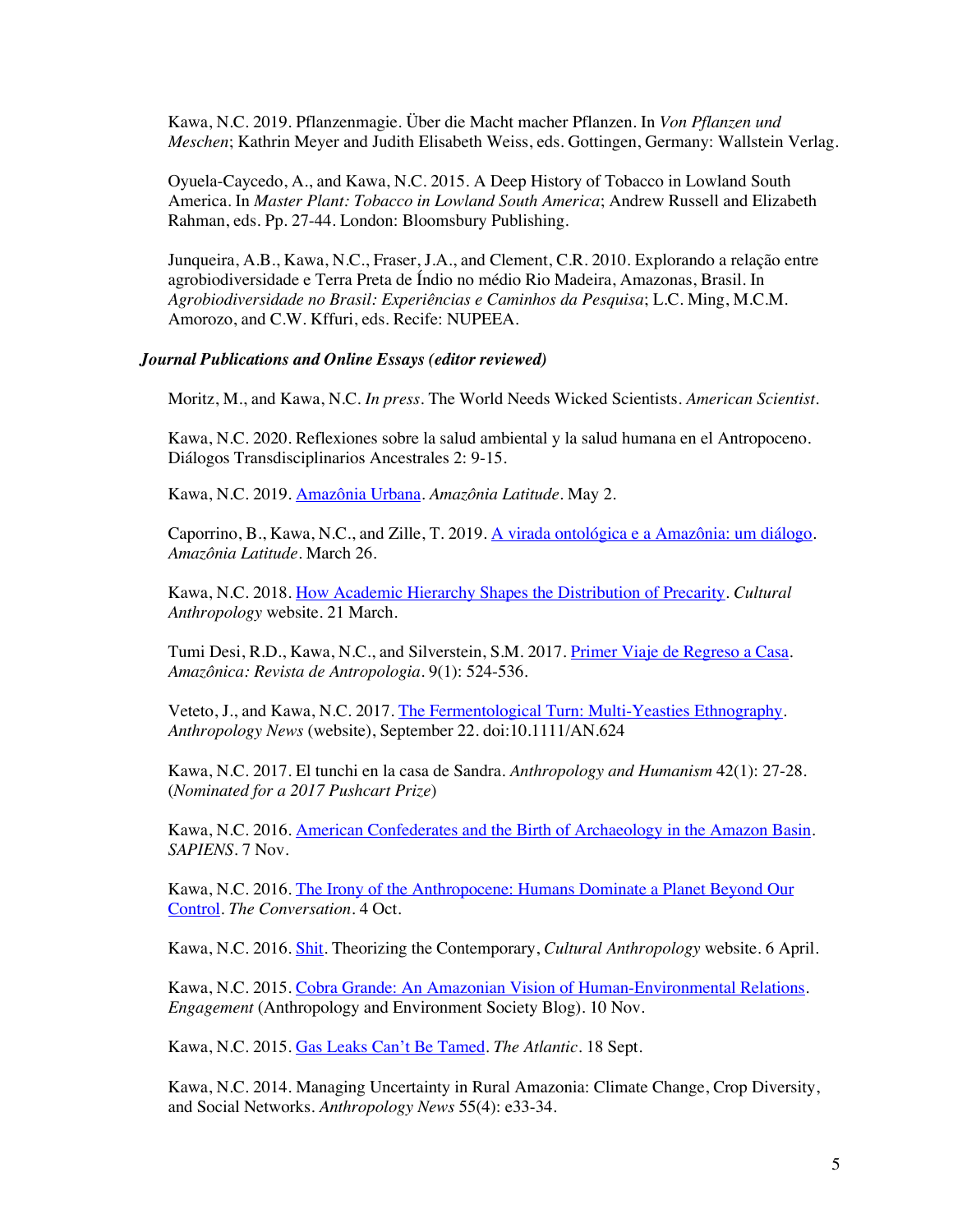Kawa, N.C. 2012. My Uncle Sandy. *Tipiti: Journal of the Society for the Anthropology of Lowland South America* 9(2): Article 10.

Kawa, N.C. 2008. Playing by the Rules: The Politics of Research in the Brazilian Amazon. *Anthropology News* 49(6): 27-28.

### *Book Reviews*

Rissing, A.L., and Kawa, N.C. 2021. Porkopolis: A Conversation. *Culture, Agriculture, Food and Environment* 43(1): 71-73.

Kawa, N.C. 2014. Na Primeira Margem do Rio: Território e Ecologia do Povo Xavante de Wedezé by James R. Welch, Ricardo Ventura Santos, Nancy M. Flowers, and Carlos E.A. Coimbra Jr. *Ethnobiology Letters* 5: 40-41.

Kawa, N.C. 2010. Tropical Root and Tuber Crops: Cassava, Sweet Potato, Yams and Aroids by Vicent Lebot. *Economic Botany* 64(1): 86-87.

Kawa, N.C. 2008. The Chocolate Tree: A Natural History of Cacao by Allen M. Young. *Culture and Agriculture* 30(1&2): 63-64.

### *Technical Reports*

Kawa, N.C. 2008. Uso e Manejo Contemporâneo de Terra Preta do Índio (TPI) em Borba, Amazonas, Brasil. Report submitted to the Brazilian National Research Council (CNPq).

Breuer, N.E., Adhikari, S., Brown-Salazar, R., Clavijo, J.A., HansPetersen, N.N., Kawa, N.C., Patarasuk, R., and Hildebrand, P.E. 2008. Extension Agent Perspectives of Climate Forecasts and the AgClimate Decision Support System. Southeast Climate Consortium Technical Report Series: SECC-08-01, Gainesville, FL.

### *Manuscripts under Review & Revision*

Kawa, N.C. Ten Ways that Human Waste Isn't Waste at All. *Anthropology News.*

Kawa, N.C., Lipschitz, F., Diles, J. Doing Tactical Anthropology: The Case of Privy2. *American Anthropologist.*

Kawa, N.C. Who Gets to Be an Author? *Anthropology of Work Review*.

### **CREATIVE WORKS & INSTALLATIONS**

Kawa, N.C, Lipschitz, F., and Diles, J. 2019. Privy2: Biosolids & You. Public Installation and Demonstration Garden. The Ohio State University, Columbus, OH.

Kawa, N.C., Lipschitz, F., Chen, C., Haugh, S., Normas Yakin, S., Rance, L. Tsitouris, L. 2019. Infrastructural Digest (Issue #2). Companion booklet to "Privy2" Installation.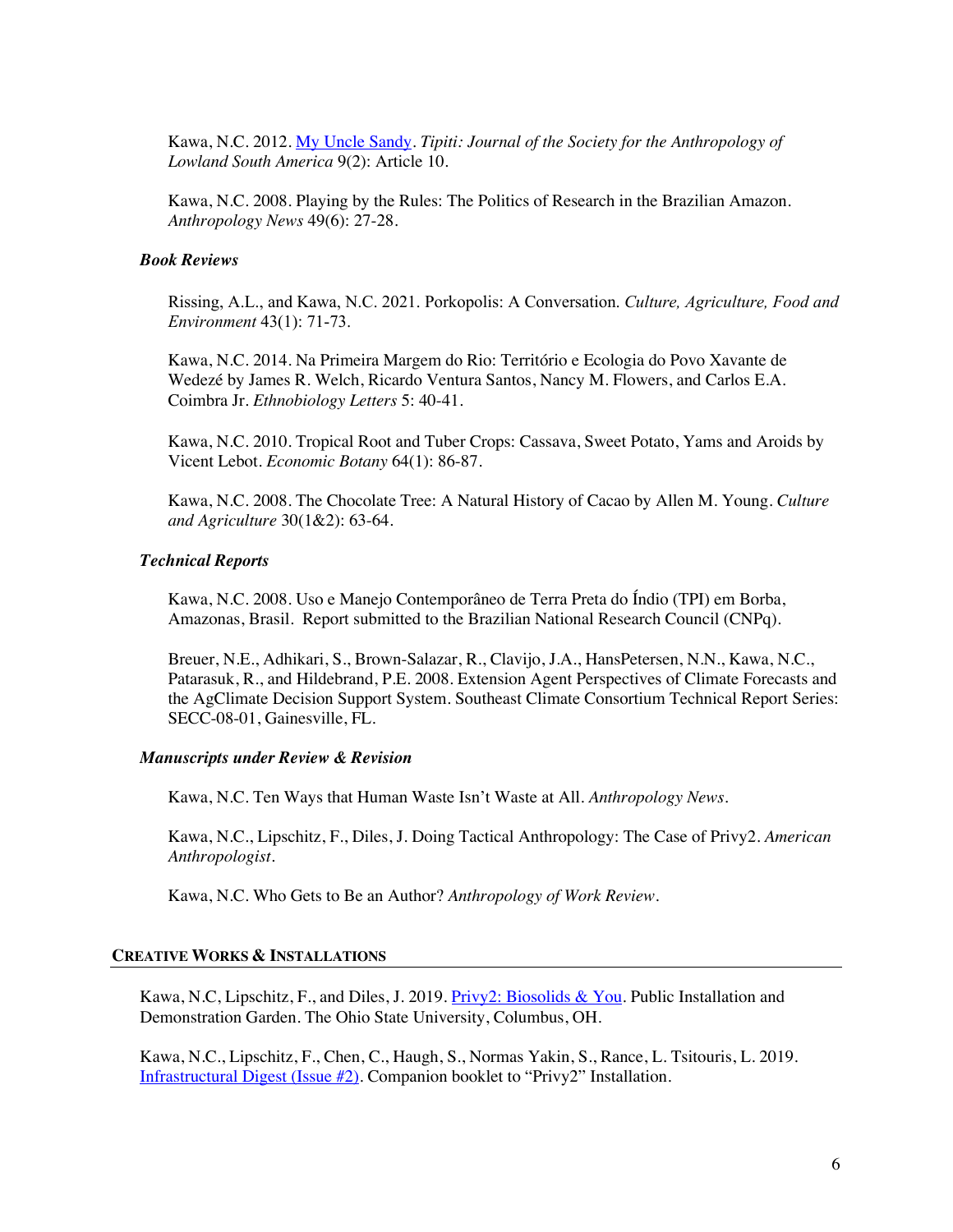Tanis, J., Veteto, J., Williams, M., Turtlington, T., Hey, M., Farr, E., and Kawa, N.C. 2017. Margaret's Mead: Anthropological Inquiries into the Making and Sharing of Honey Wine. A Zine by Culture & Agriculture and Friends.

# **RESEARCH EXPERIENCE**

| Co-principal Investigator, Ohio, USA<br><b>Project:</b> How can soil health indicators inform farmers' soil conservation practices and climate<br>adaptation strategies?"                                                                                                                                                           | 2020-21   |
|-------------------------------------------------------------------------------------------------------------------------------------------------------------------------------------------------------------------------------------------------------------------------------------------------------------------------------------|-----------|
| Principal Investigator, Ohio & Illinois, USA<br><b>Project:</b> Waste or Resource? The Contested Use of Human Excreta in Midwestern Agriculture                                                                                                                                                                                     | 2019-21   |
| Principal Investigator, Ohio, USA<br>Project: Transforming Human Waste into Agricultural Resource in Central Ohio                                                                                                                                                                                                                   | 2018-19   |
| Principal Investigator, Iquitos, Loreto, Peru<br><b>Project:</b> Climate Change and Perceptions of Its Threat in Urban Amazonia                                                                                                                                                                                                     | 2016      |
| Principal Investigator, Indiana, USA<br><b>Project:</b> No-Till Farming and the New Culture of Soil Conservation in Indiana                                                                                                                                                                                                         | 2014      |
| Researcher, Borba, AM, Brazil<br>Project: Social, Economic, and Historical Dimensions of Agrobiodiversity Management<br>in the Central Amazon (dissertation project)                                                                                                                                                                | 2009-2010 |
| Research Assistant, Borba, AM, Brazil<br>Project: Lower Madeira River Archaeological Project<br>Principal Investigator: Claide de Paula Moraes, Universidade de São Paulo                                                                                                                                                           | 2010      |
| Researcher, Iquitos, Loreto, Peru<br>Project: Conservation and Socio-Economic Development in Tamshiyacu-Tahuayo, Peru:<br>A Brief Survey at the Community of El Chino.                                                                                                                                                              | 2009      |
| <b>Research Assistant, Southwest Florida</b><br>Project: Extension Agents Perceptions of Seasonal Climate Forecasts and the AgClimate Decision<br>Support System. Principal Investigators: Norman Breuer and Peter E. Hildebrand                                                                                                    | 2008      |
| Researcher, Borba, AM, Brazil<br>Project: Uso e manejo de terra preta do índio para agricultura de subsistência e produção<br>para o mercado (Master's project)<br>Supervisors: Charles R. Clement, Augusto Oyuela-Caycedo, and Newton Falcão.<br>Expedição Científica (Proc. EXC 007/07-C) CNPq - Brazil. Charles R. Clement, P.I. | 2007      |
| Research Assistant, INPA; Manaus, AM, Brazil<br>Project: Terra Preta Nova Project<br>Principal Investigator: Newton Falcão, P.I.                                                                                                                                                                                                    | 2003      |
| Researcher, Nogales, Sonora, Mexico                                                                                                                                                                                                                                                                                                 | 2001-2003 |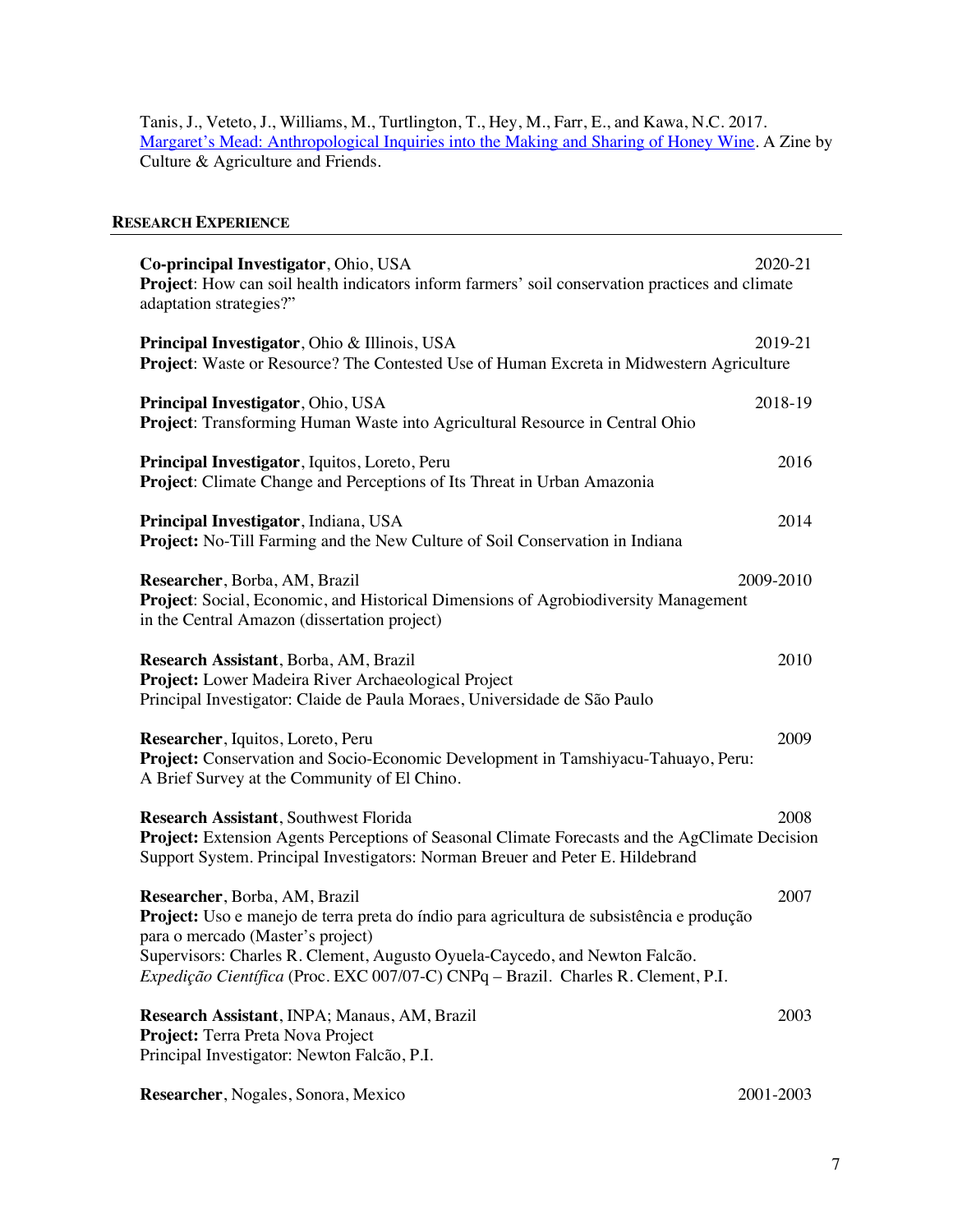**Project:** Ambos Nogales Revegetation Partnership Principal Investigator: Diane Austin

# **TEACHING EXPERIENCE**

| The Ohio State University, Columbus, OH<br><b>Assistant Professor, Dept. of Anthropology</b>                                                                                                                                                                                                                                                                                                                                                    | 2016-Present |
|-------------------------------------------------------------------------------------------------------------------------------------------------------------------------------------------------------------------------------------------------------------------------------------------------------------------------------------------------------------------------------------------------------------------------------------------------|--------------|
| Peoples and Cultures: Introduction to Cultural Anthropology (Fall 2016, 2017)<br>$\bullet$<br>History of Anthropological Theory (Fall 2016–21)<br>$\bullet$<br>Environmental Anthropology (Spring 2017, 2019-2022)<br>٠<br>Latin American Peoples and Cultures (Spring 2018, Fall 2019, Fall 2021)<br>$\bullet$<br>Ethnobotany (Spring 2020-2022)<br>$\bullet$                                                                                  |              |
| <b>Ball State University, Muncie, IN</b><br><b>Assistant Professor, Dept. of Anthropology</b><br>Anthropology, Culture, and Globalization (Summer 2013–Fall 2015)<br>Ecological Dimensions of Culture (Fall 2012; Spring 2014; Fall 2014)<br>$\bullet$<br>Ethnographic Research Methods (Spring 2013)<br>٠<br>Introduction to Cultural Anthropology (Fall 2012; Spring 2013)<br>$\bullet$<br>Latin American Cultures (Spring 2015)<br>$\bullet$ | 2012-2015    |
| <b>University of Akron, Akron, OH</b><br>Visiting Lecturer, Dept. of Anthropology and Classical Studies<br>Human Cultures (Fall 2011; Spring 2012)<br>Anthropological Theory (Fall 2011)<br>$\bullet$<br>Amazonia: People and the Environment (Spring 2012)<br>٠<br>Magic, Myth, and Religion (Summer Intersession)                                                                                                                             | 2011-2012    |
| University of Florida, Gainesville, FL<br>Teaching Assistant, Dept. of Anthropology<br>Language and Culture (Spring 2011)                                                                                                                                                                                                                                                                                                                       | 2011         |
| University of Florida, Gainesville, FL<br>Teaching Associate, Dept. of Anthropology<br>Introduction to General Anthropology<br>(Summer 2008, Spring 2010; Summer 2010, 2011)                                                                                                                                                                                                                                                                    | 2008-2011    |
| La Universidad Nacional de la Amazonia Peruana, Iquitos, Peru<br>Visiting Instructor, Master's Program in Protected Areas Mgmt.<br>Social Dimensions of Natural Resource Management in Protected Areas                                                                                                                                                                                                                                          | 2009         |
| University of Florida, Gainesville, FL<br><b>Teaching Assistant, Teaching Center</b><br>Introduction to Soils in the Environment<br>(Spring 2007; Fall 2008; Fall 2009)<br>Plants, Plagues, and People (Spring 2008)                                                                                                                                                                                                                            | 2007-2008    |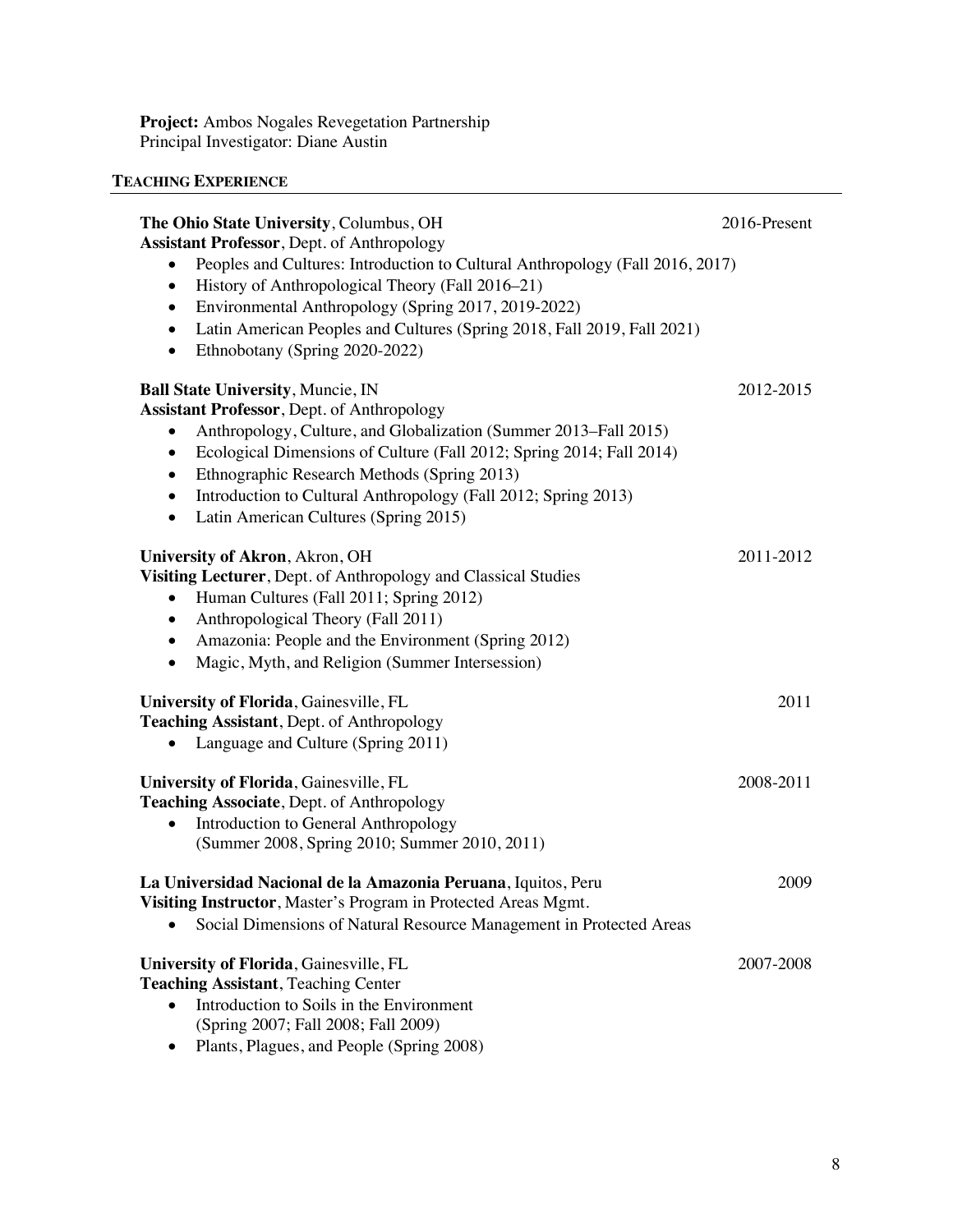### **PRESENTATIONS AND INVITED LECTURES**

Paper Presentation, "Who Gets to Be an Author?" Society of American Archaeology, Chicago, IL. 2 April 2022.

**Invited Lecture**, "Plants with Mothers," Environmental Studies Program, Denison University. 4 Nov. 2021.

**Invited Lecture**, "Amazônia e o Antropoceno: Reflexões nos debates atuais," Departamento de Antropologia, Universidade de Brasilia. 3 Nov. 2021.

**Invited Lecture**, "The Afterlives of Sanitation Waste in Urban Green Spaces of the Late Industrial US," Biosocial Talks Series, University of Coimbra (Portugal). 20 July 2021.

**Invited Lecture,** "Wasted: An Inquiry into the Use of Human Excrement." Marjorie Helen Stuart Lecture Series, Dept. of Anthropology, SUNY-Brockport. 22 April 2021.

**Invited Speaker**, "Soylandia Book Conference." Cornell University. 26 March 2021.

**Invited Speaker**, "Amazonia in the Anthropocene: A Discussion." SUNY-New Paltz. 15 March 2021.

**Invited Speaker,** "Reflexiones sobre la salud ambiental y la salud humana en el Antropoceno." Ciclo de Conversaciones – Memoria y Salud Andino Amazónica. Organizado por El Foro Permanente de Estudios, Investigación y Saberes Transdisciplinarios Ancestrales (Cochabamba, Bolivia) y la Organización Estudiantil Abya Yala. 18 July 2020.

**Video Presentation,** "Toward a Tactical Anthropology: Creating Space for Reckoning with Ecologies of Waste" (in collaboration with Luke Stettner). The Society for Cultural Anthropology Biennial Meeting. 5 May 2020. https://distribute.utoronto.ca

**Invited Lecture,** "The Other Side of Our Food System: The Use of Human Waste as an Agricultural Resource," Dept. of Anthropology, University of Louisville, Louisville, KY, 24 Feb. 2020.

**Invited Lecture,** "Privy2: Biosolids and You" (co-authored with Forbes Lipschitz and Justin Diles), Loose Talk Series, Knowlton School of Architecture, The Ohio State University, Columbus, OH, 7 Feb. 2020.

**Invited Speaker**, "The Social Network of Anthropology and the Academic Job Market," (co-author: Daniel Ginsberg), Department Chair's Breakfast, American Anthropological Association Annual Meeting, Vancouver, BC, Canada, 23 Nov. 2019.

**Invited Speaker**, "Trash or Treasure: Wastewater, Plastics, and Spent Brewing Grains," (co-authors: Forbes Lipschitz and Justin Diles), Anthropology Public Outreach Program (APOP) Speaker Series, Seventh Son Brewing, Columbus, OH, 19 Nov. 2019.

**Paper Presentation,** "Challenging the Poo Taboo: Use of Treated Human Waste as an Agricultural Resource," (co-authored with Forbes Lipschitz and Justin Diles), World Food Day at Thompson Library, The Ohio State University, Columbus, OH, 17 Oct. 2019.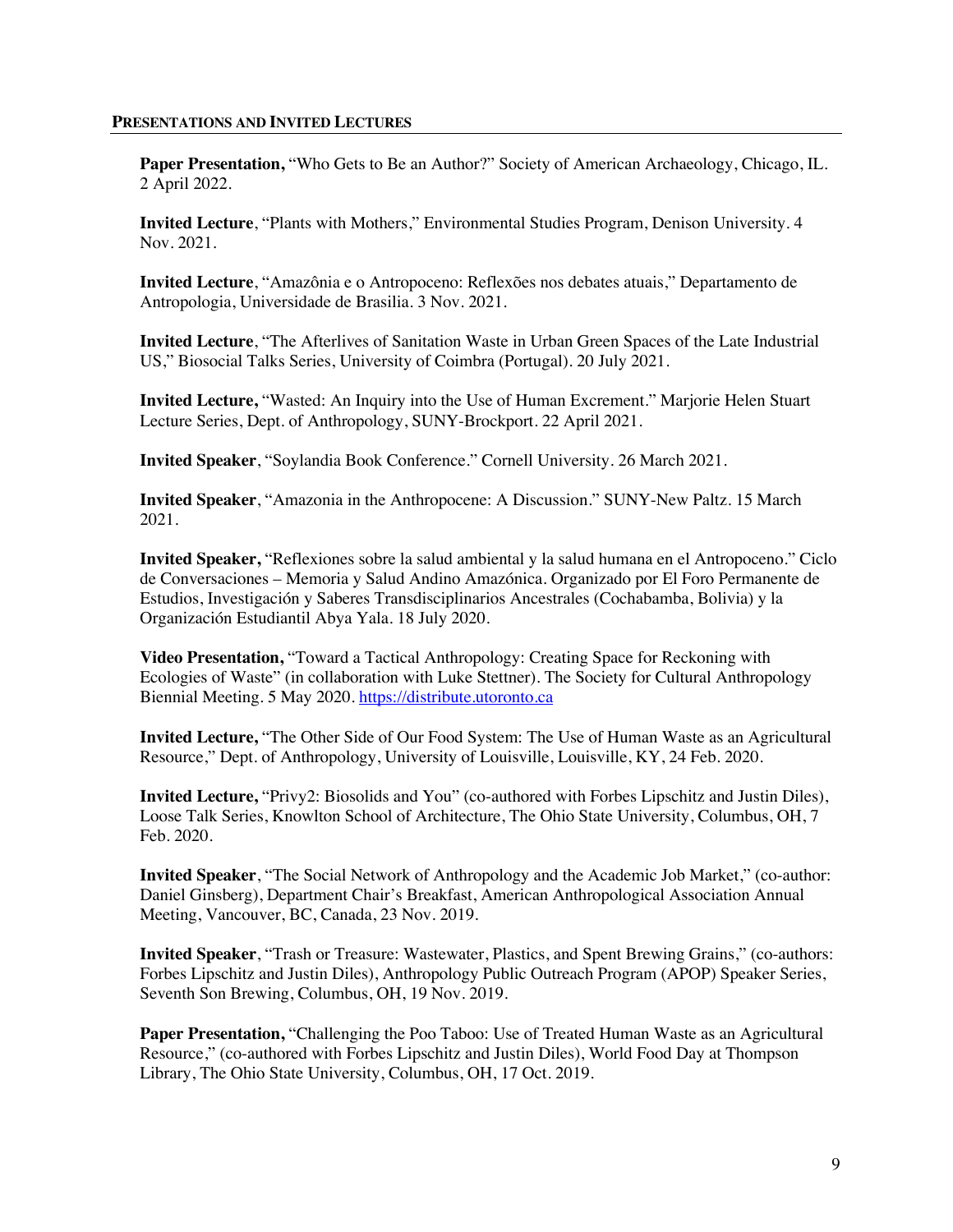**Invited Lecture**, "Urban Ecologies of the Amazon," 2019 Global Teacher Seminar, The Ohio State University, Columbus, OH, 5 June 2019.

**Invited Lecture,** "In the Shit: A Metabolic Manifesto," Dept. of Anthropology, Ball State University, Muncie, IN, 11 April 2019.

**Paper Presentation, "Collaborative Design for Teaching about the Use of Human 'Waste' as an** Agricultural Resource in the American Midwest," (co-authored with Forbes Lipschitz and Logan Rance), Society for Applied Anthropology Annual Meeting, Portland, OR, 23 March 2019.

**Paper Presentation, "Training Wicked Scientists for a World of Wicked Problems," Socio-**Ecological Systems Working Group, Dept. of Anthropology, The Ohio State University, Columbus, OH, 22 Feb. 2019.

**Invited Speaker,** "From Waste to Resource: Biosolids Use in Central Ohio" (co-presented with Forbes Lipschitz), InFACT Biweekly Seminar, Columbus, OH, 5 Feb. 2019.

**Paper Presentation, "Urban Amazonian Show & Tell," American Anthropological Association** Annual Meeting, San Jose, CA, 15 Nov. 2018.

**Invited Lecture**, "What Happens When We Flush?" The Anthropology Public Outreach Program (APOP) Lecture Series, Whetstone Public Library, Columbus, OH, 27 October 2018.

**Invited Speaker**, "The Ohio State Student Farm Fermentation Workshop," Waterman Farm, The Ohio State University, Columbus, OH, 29 September 2018.

**Invited Speaker**, "Close Encounters of the Fecal Kind," Exploratory Seminar at the Radcliffe Institute, Harvard University, Cambridge, MA, 24 August 2018.

**Invited Lecture,** "Amazonía en el Antropoceno," Diálogos Antropológicos, Universidad Nacional de la Amazonía Peruana (UNAP), Iquitos, Loreto, Peru, 13 July 2018.

**Invited Speaker**, "From Waste to Resource: The Transformation of Human Excreta into Agricultural Fertilizer in the American Midwest," Soil and Human Culture Dynamics During the Holocene Epoch: An International, Interdisciplinary Workshop in Anthropology, Archaeology, and Soil Science; The Ohio State University, Columbus, OH, 25 June 2018.

**Keynote Lecture,** "Changing Environments, Uncertainty, and Allostatic Load," (lead author: Douglas E. Crews), 4<sup>th</sup> International Conference in Evolutionary Medicine: Health and Diseases in Changing Environments, Vilnius University, Vilnius, Lithuania, 7 June 2018.

**Invited Lecture**, "Cultures of Swidden Agriculture," Making Maya Milpa Workshop, The Ohio State University, Columbus, OH, 11 May 2018.

**Keynote Lecture**, "Can Our Waste Help Us Fight Hunger?" Ohio Youth Institute, The Ohio State University, Columbus, OH, 16 April 2018.

**Invited Lecture,** "What Does It Mean to Be Human?" Town Hall Speaker Series, Mifflin Middle School, Columbus, OH, 8 Dec. 2017.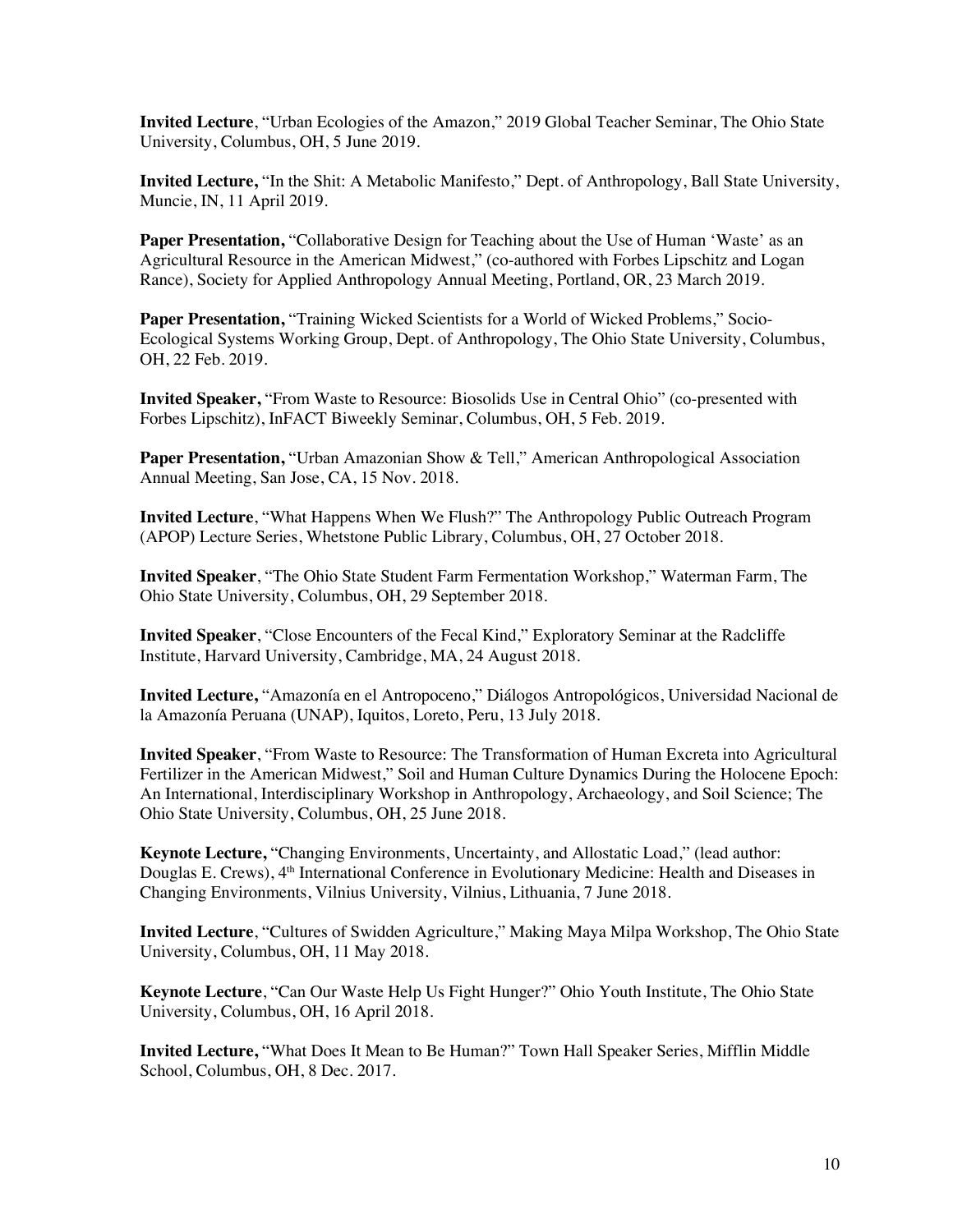**Roundtable Co-Organizer,** "Cultures of Fermentation," American Anthropological Association Annual Meeting, Washington D.C., 2 Dec. 2017.

**Panel Co-Organizer,** "Excrement, Sanitation, and the Looming Ecological Crisis," American Anthropological Association Annual Meeting, Washington D.C., 30 Nov. 2017.

**Paper Presentation,** "Pure Shit: Human Excrement as Agricultural Fertilizer and Ethnographic Object," American Anthropological Association Annual Meeting, Washington D.C., 30 Nov. 2017.

**Discussant,** "Sedimentation: Soil, Extraction, Memory," American Anthropological Association Annual Meeting, Washington D.C., 29 Nov. 2017.

**Invited Speaker,** Ohio Food Policy Summit, The Ohio State University, 6 Nov. 2017

**Paper Presentation,** "Troubling Ecologies and Creative Adaptations: Living with Floods in Urban Amazonia," Ohio Latin American Conference, The Ohio State University, 20 Oct. 2017.

**Invited Lecture, "**Amazônia no antropoceno: Observações, questões e desafios," Universidade Federal do Amazonas (UFAM), Manaus, AM, Brazil, 4 July 2017.

**Invited Lecture, "**Plants that Keep Bad Vibes Away (& Other Stories of Ecosemiotic Interplay in the Urban Amazon)," The Semiotics of Human-Plant Sociality Workshop, Rutgers University, 24 Feb. 2017.

**Invited Lecture, "**Amazonia in the Anthropocene," Taft Center Lecture Series, University of Cincinnati, 16 Feb. 2017.

**Paper Presentation, "Resident Resettlement and State-Led Redevelopment of an Urban Amazonian** Floodplain Community," Socio-Ecological Systems Working Group, Dept. of Anthropology, The Ohio State University, 8 Feb. 2017.

**Paper Presentation**, "The Social Network of US Academic Anthropology," co-authored with Chris McCarty and Jessica Clark, American Anthropological Association Annual Meeting, Minneapolis, MN, 20 Nov. 2016.

Panel Co-Organizer, "Challenging Anthropology in the 21<sup>st</sup> Century: Reflections on Method, Theory, and Practice," American Anthropological Association Annual Meeting, Minneapolis, MN, 20 Nov. 2016.

**Invited Lecture,** "Magico-Medicinal Plants of the Rural Amazon," Ohio Historical Society, Bexley, OH, 3 Oct. 2016.

**Invited Lecture, "**Amazonia in the Anthropocene: People, Soils, Plants, Forests," Continuity and Change in the Andes and Amazonia Working Group, The Ohio State University, 2 March 2016.

**Paper Presentation**, "What Happens When We Flush?" Dimensions of Political Ecology Working Group Conference, Lexington, KY, 27 Feb. 2016.

**Panel Co-organizer**, "Wastes, Residuals, and Ruins: A Political Ecology of Excess," Dimensions of Political Ecology Working Group Conference, Lexington, KY, 27 Feb. 2016.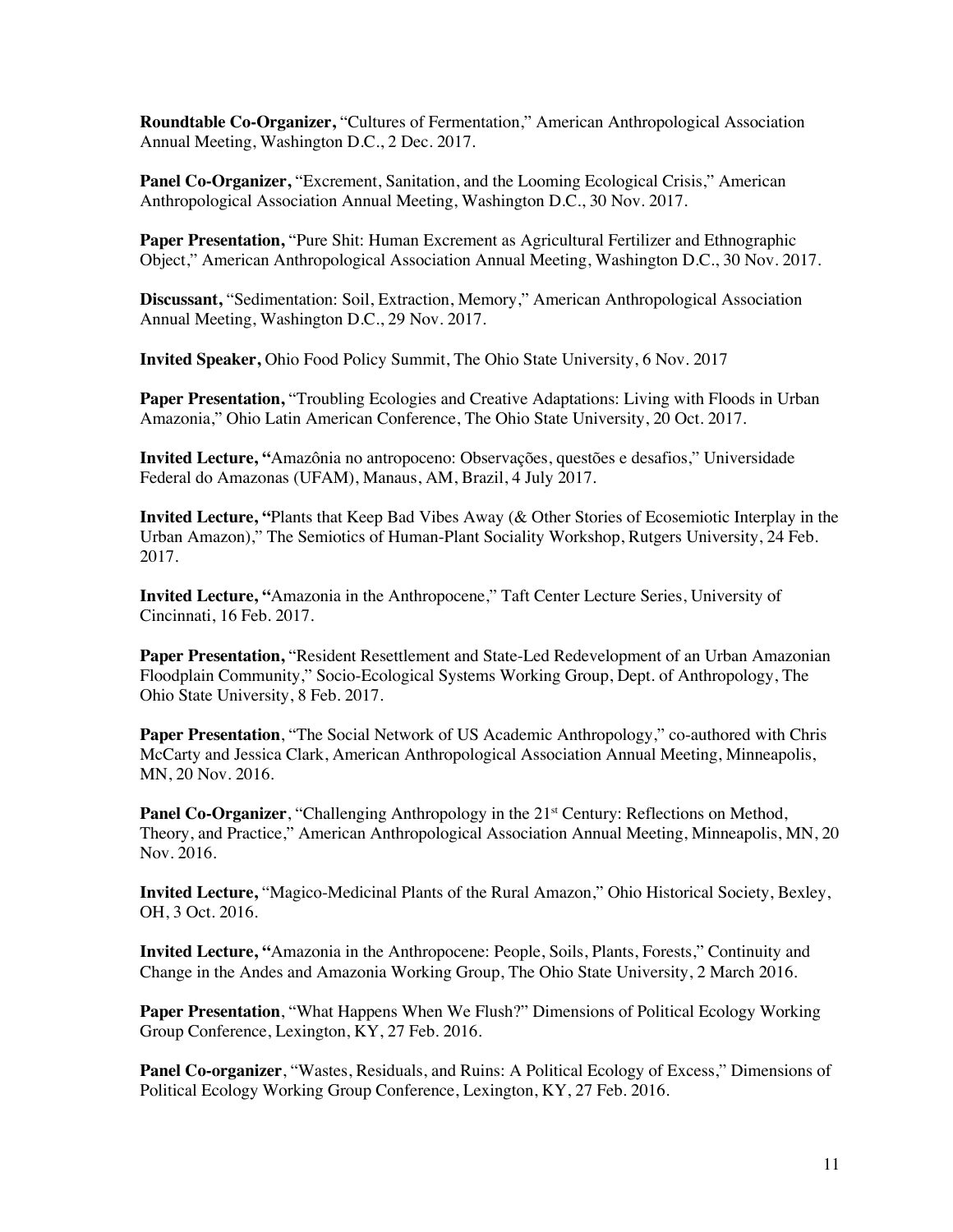**Paper Presentation***,* "Floodplain Farms, Floating Gardens, and the Amphibious Expansion of Urban Amazonia," co-authored with Sydney Silverstein, American Anthropological Association Annual Meeting, Denver, CO, Nov. 2015.

**Invited Lecture, "**Why We Might Need Myth More than Ever," Ball State Society for Earth-Based Religions, 19 Oct. 2015.

**Invited Lecture**, "The HUB and the Circle: Two 'Green' Community Projects for a Post-Industrial Muncie," Ball State Department of Anthropology Colloquium, 2 Oct. 2015.

**Paper Presentation, "Forests and Favelas: Situating Urban Amazonia in the Anthropology of** Brazil," The Society for Latin American and Caribbean Anthropology, Oaxaca City, Oaxaca, Mexico, March 2015.

**Invited Lecture, "**Magico-Medicinal Plant Use in Rural Amazonia," Ball State Society for Earth-Based Religions, 16 March 2015.

**Paper Presentation**, "Race, Religion, and Magico-Medicinal Plant Use in Rural Amazonia," American Anthropological Association Annual Meeting, Washington D.C., Dec. 2014.

**Invited Lecture**, "The Problems with the Anthropocene: A View from Amazonia," The Anthropocene: Views from the Humanities Seminar Series, University of California–Santa Barbara, 21 Nov. 2014.

**Invited Lecture**, "Into the Bowels of the Anthropocene: Excrement and the Current Ecological Crisis," The Anthropocene: Views from the Humanities Seminar Series, University of California– Santa Barbara, 20 Nov. 2014.

Paper Presentation, "Ethnobiology and the Anthropocene: A View from Amazonia," Society of Ethnobiology Annual Meeting, Cherokee, NC, May 2014.

**Invited Lecture,** "Amazonia in the Anthropocene: Soils, Forests, Plants, People," Department of Geography Colloquium Series, Indiana University, 18 April 2014.

**Invited Lecture,** "Manioc Varietal Diversity, Selection, and Social Distribution in Rural Amazonia," Horticulture and Landscape Architecture Seminar Series, Purdue University, Feb. 2014.

**Paper Presentation**, "The Big Snake: An Amazonian Vision of Human-Environmental Relations," American Anthropological Association Annual Meeting, Chicago, IL, Nov. 2013.

**Plenary Panel Presentation**, "Climate Change and Crop Diversity: Manioc Varietal Management in the Rural Amazon," Society of Ethnobiology Annual Meeting, University of North Texas, Denton, TX, May 2013.

**Invited Lecture**, "The Big Snake: An Amazonian Vision of Human-Environmental Relations," Minority Languages and Cultures Program Spring Institute, Indiana University, Bloomington, IN, May 2013.

**Paper Presentation**, "Managing Uncertainty in Rural Amazonia: Climate Change, Crop Diversity, and Social Networks," American Anthropological Association Annual Meeting. San Francisco, CA, Nov. 2012.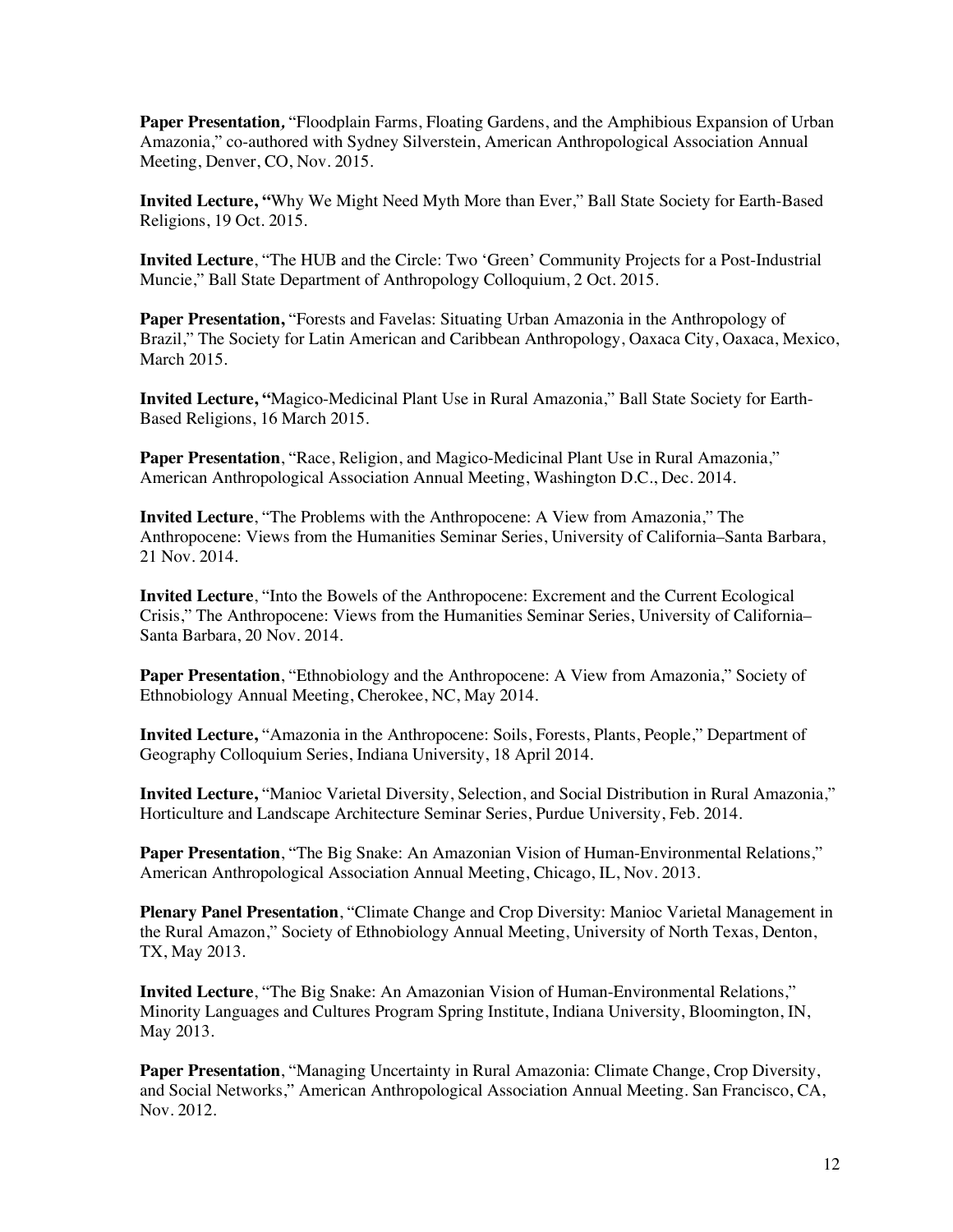**Invited Panel Co-Organizer**, "Climate Change, Agriculture, and Agrobiodiversity: Anthropological Prospects for Engagement," American Anthropological Association Annual Meeting. San Francisco, CA, Nov. 2012.

**Paper Presentation**, "Agrobiodiversity and the Burgeoning Barge Economy in Rural Amazonia," Society for Applied Anthropology Annual Meeting. Baltimore, MD, March 2012.

**Panel Co-Organizer**, "Developing the Amazon: Local Responses to Global Demands," Society for Applied Anthropology Annual Meeting. Baltimore, MD, March 2012.

**Paper Presentation**, "Magic Plants of Amazonia: Symbolic Contributions to Agrobiodiversity," American Anthropological Association Annual Meeting. Montreal, Quebec, Canada, Nov. 2011.

**Invited Lecture**, "Agrobiodiversity on Amazonian Dark Earths: Interactions Through Time," coauthored with Clement, C.R., Major, J., Kluppel, M., Junqueira, A.B., Fraser, J.A., and Salomão, J.A., First International Workshop of the Terra Preta Program. University of Wageningen, Netherlands, 2011.

**Invited Lecture**, "Magic Plants of Amazonia and Their Contribution to Agrobiodiversity," Tropical Conservation and Development Program's "Tropilunch," University of Florida, Gainesville, FL, Feb. 2011.

**Paper Presentation**, "The Influence of Socio-Economic Factors on Cultivated Plant Diversity on Smallholder in Farms in Central Amazonia," American Anthropological Association Annual Meeting. New Orleans, LA, Nov. 2010.

**Invited Lecture**, "Amazonian Dark Earth and the Historical Ecology of Central Amazonia," Country Day School. Escazú, Costa Rica, Oct. 2010.

**Paper Presentation**, "The Influence of Socio-Economic Factors on Agrobiodiversity on Smallholder Farms in Central Amazonia," Southeast Conference on Amazonian and Andean Studies. Gainesville, FL, 2010.

**Poster Presentation**, "Measuring Collaborative Research Networks among University of Florida's Tropical Conservation and Development (TCD) Program Participants," co-authored with Timothy E. Podkul and Deborah J. Wojcik, Tropical Conservation and Development Conference. Gainesville, FL, 2010.

**Poster Presentation**, "The Real Dirt on Amazonian Dark Earth: Use and Management in Borba, AM, Brazil," American Anthropological Association Annual Meeting. San Francisco, CA, Nov. 2008.

**Paper Presentation**, "Amazonian Dark Earth: A Model of Sustainable Agriculture in the Tropics?," Southeast Conference on Amazonian and Andean Studies. Boca Raton, FL, 2008.

**Paper Presentation**, "Amazonian Dark Earth: A Model of Sustainable Agriculture of the Past and Future(?)," Fourth International Conference on Environmental, Cultural, Economic & Social Sustainability. Terengganu, Malaysia, 2008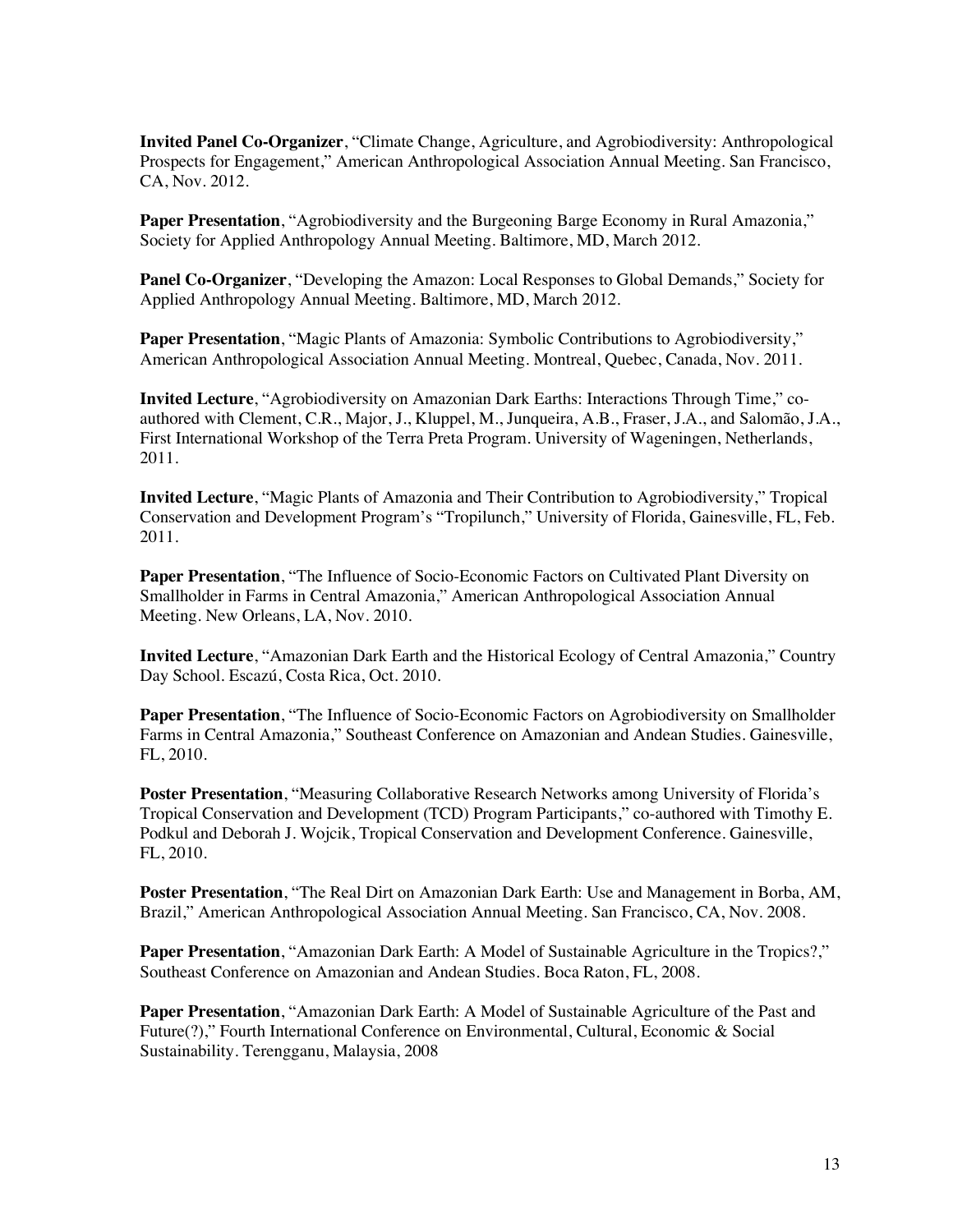**Invited Lecture**, "An Anthropology of Soil: Use and Management of Amazonian Dark Earth in Borba, AM, Brazil," Florida Anthropological Student Association Colloquium. University of Florida, Gainesville, FL, 2008.

**Poster Presentation**, "Use and Management of Amazonian Dark Earth in Borba, Amazonas, Brazil," Graduate Student Council Research Forum. University of Florida, Gainesville, FL, 2008.

**Poster Presentation**, "The Real Dirt on Amazonian Dark Earth: Use and Management in Borba, AM, Brazil," Center for Latin American Studies Field Research Clinic. University of Florida, Gainesville, FL, 2008.

**Paper Presentation**, "Terra Preta do Índio: Um Modelo de Agricultura Sustentável do Passado e Futuro(?)," co-presented with Augusto Oyuela-Caycedo, Brasil – Vanguardas: Imagem e palavra/Fogo–Terra–Ar–Agua. Heinrich Boll Stiftung, Berlin, Germany, 2007.

**Poster Presentation**, Colonia Jardines del Bosque: A Case Study of Urban Community-Based Conservation in Nogales, Sonora, Mexico," University Biology Research Project Conference. University of Arizona, Tucson, AZ, 2003.

**Poster Presentation**, "Ambos Nogales Revegetation Project," University Biology Research Project Conference. University of Arizona, Tucson, AZ, 2002.

# **INTERVIEWS AND MEDIA APPEARANCES**

Sustainability Now! podcast episode "Nicholas Kawa / Humanure" 2 August 2021.

NPR *Short Wave* podcast episode "What Is the Age of Humans?"12 April 2021.

Interviewed by Rebecca Hersher of *National Public Radio* for the story "Drawing a Line in the Mud: Scientist Debate When 'Age of Humans' Began" featured on NPR's Morning Edition. 17 March 2021.

Interviewed by Sarah Wesseler of *Yale Climate Connections* for the article "As the planet warms, can we afford to treat poop as waste?" 8 April 2020.

Interview with Emma Lagan for *A Story of Us* podcast "Interview with Dr. Kawa (Cultural Anthropology)." 7 March 2019.

Interview with Daniel Kolitz for *Giz Asks* series in *Gizmodo*. "How Far Can You Get Away from Technology?" 2 July 2018.

Interview with Nivedita Kar for *New Books in Anthropology* podcast. "Amazonia in the Anthropocene: People, Soils, Plants, Forests." 5 Sept. 2017.

Interview with Colleen Leonardi for *Edible Columbus*. "From the Amazon to Ohio." 14 July 2017.

Interview with Cymene Howe and Dominic Boyer on the *Cultures of Energy* podcast. Episode 51 – Nicholas Kawa. 5 Jan. 2017.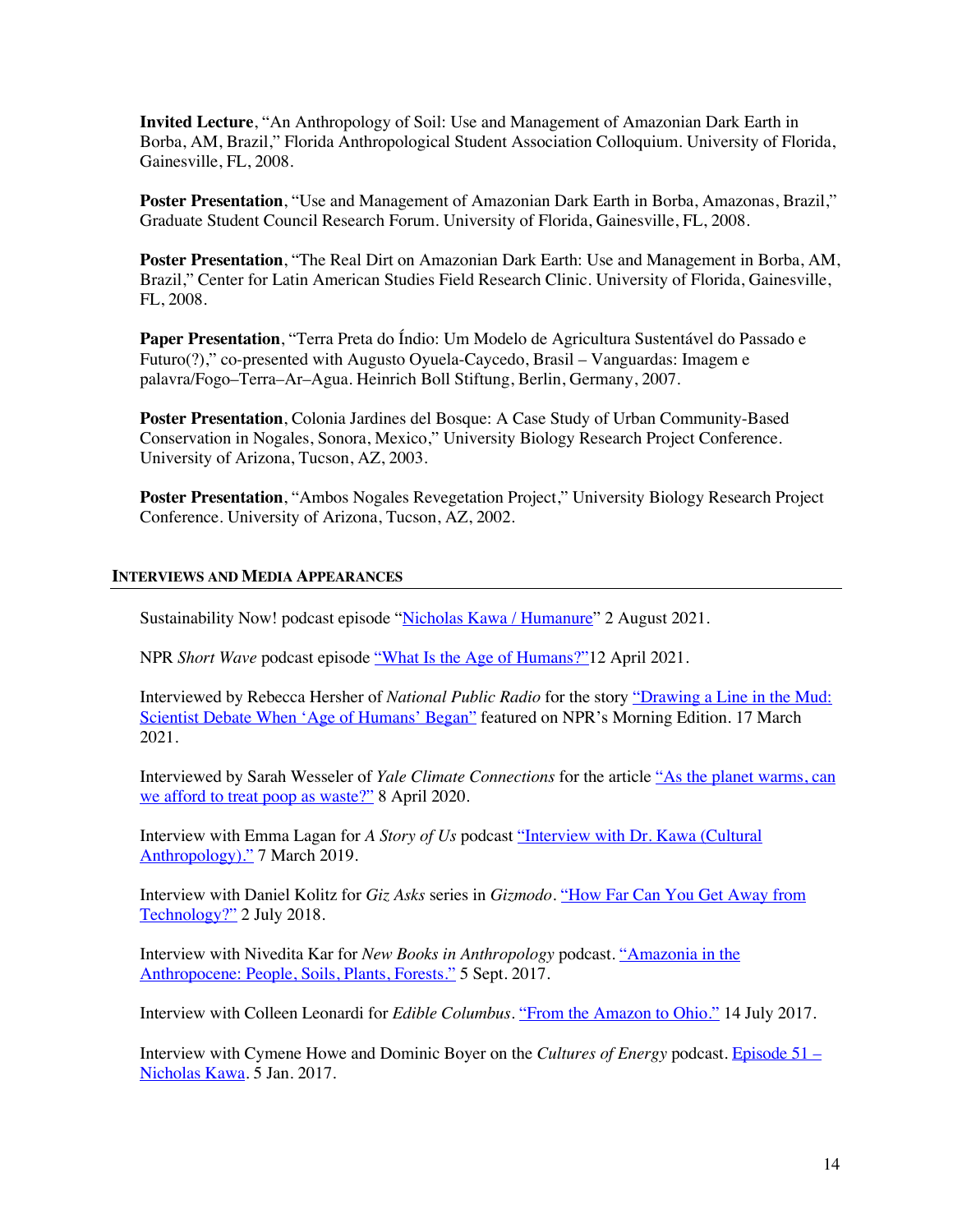Interview with Matt DeMello for the *SpareMin* podcast. "Will Humans Survive the Challenges of the Anthropocene Era?" 6 Oct. 2016.

Interview with University of Texas Press, Q&A on 'Amazonia in the Anthropocene' 23 May 2016.

Interview with Ball State University Graduate Program "Meet Nick, an Anthropology Professor with a Green Thumb." 2 Feb. 2015.

# **PROFESSIONAL SERVICE**

**Honorary Member,** El Foro Permanente de Estudios, Investigación y Saberes Transdisciplinarios Ancestrales (Cochabamba, Bolivia), 2020-Present

**Editorial Board Member**, *Ethnobiology Letters*, 2020-Present

**Editorial Board Member**, *Amazônia Latitude* (digital magazine), 2019-Present

**Editorial Board Member***, Anthropology of Work Review*, 2016-2019

**President,** Culture and Agriculture Section of the American Anthropological Association, 2016-2018

**President-Elect**, Culture and Agriculture Section of the American Anthropological Association, 2015-2016

**Secretary-Treasurer**, Culture and Agriculture Section of the American Anthropological Association, 2012-2015

**Student Representative and Webmaster**, Culture and Agriculture Section of the American Anthropological Association, 2009-2011

**Treasurer**, University of Florida Ethnoecology Club, 2009

**Secretary**, Florida Anthropological Student Association, 2007

**Secretary**, University of Florida Ethnoecology Club, 2007

**Ad-Hoc Peer Reviewer**: *American Anthropologist*; *American Ethnologist; Anthropological Quarterly*; *Anthropology Today*; *Cultural Anthropology; Culture, Agriculture, Food and the Environment; Current Anthropology; Ecology and Society*; *Economic Botany*; *Environment and Society: Advances in Research*; *Environmental Science & Technology*; *Ethnobiology Letters*; *Ethnos*; *Geographical Review*; *Human Organization*; *Human Ecology*; *Imaginations*; *Journal for the Study of Religion, Nature, and Culture; Journal of Ethnobiology; Journal of Political Ecology; Journal of the Royal Anthropological Institute; World Development*

# **UNIVERSITY AND DEPARTMENTAL SERVICE**

**Graduate Students of Anthropology Association,** Faculty Advisor, The Ohio State University, 2021-Present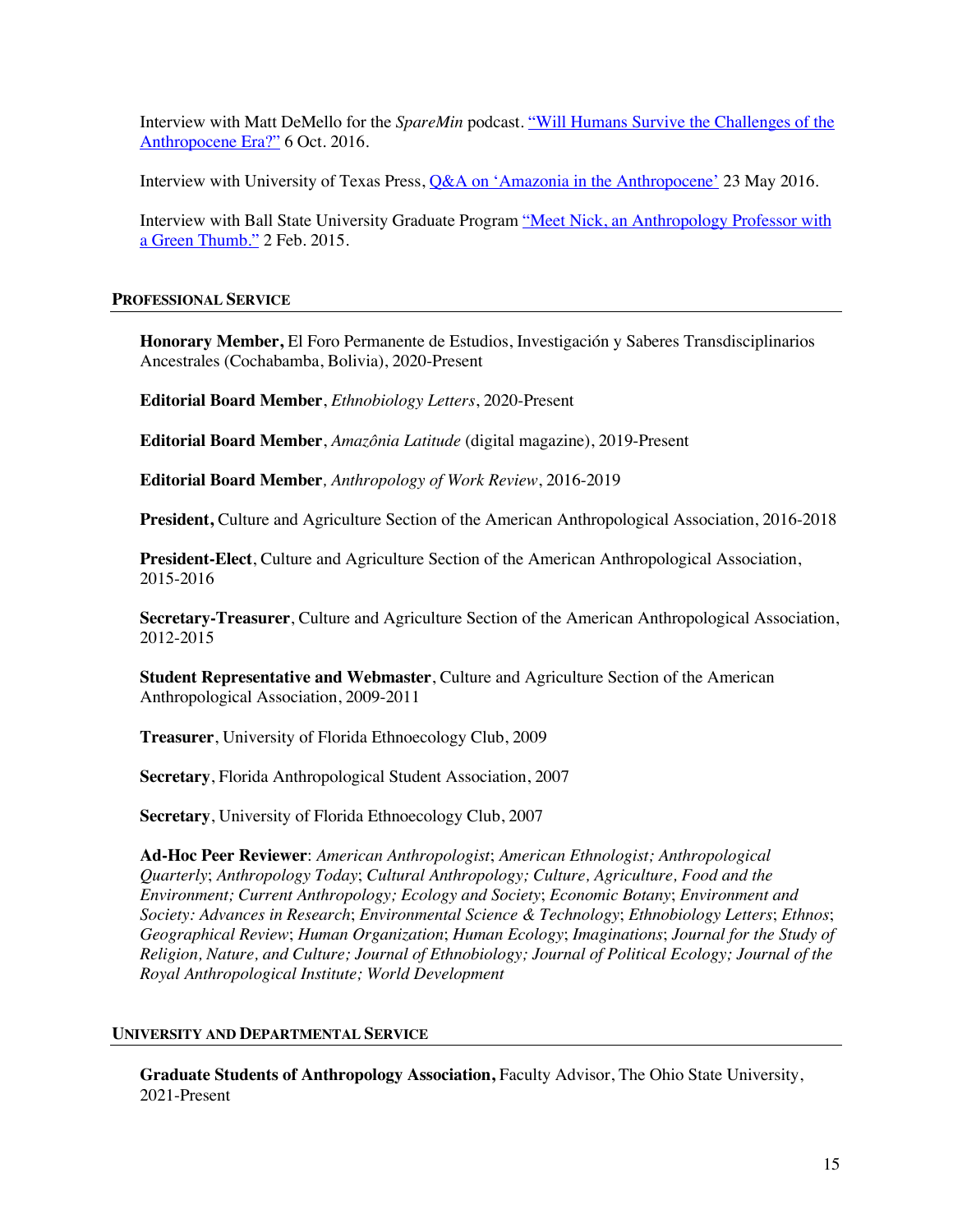**Abya Yala Student Organization**, Faculty Advisor, The Ohio State University, 2020-Present

**Socio-Ecological Systems Working Group**, Faculty Convener, Dept. of Anthropology, The Ohio State University, 2018-2019

**Ohio State Student/Farmworker Alliance**, Faculty Advisor, 2018-2019

**The Ohio State University Panel on Food Sustainability**, Panel Member, 2017

**Undergraduate Anthropology Club**, Faculty Advisor, The Ohio State University, 2016-19

**A Story of Us Podcast**, Faculty Advisor, The Ohio State University, 2016-18

**Anthropology Club**, Faculty Advisor, Ball State University, 2013-2015

**Yu-Gi-Oh Club**, Faculty Advisor, Ball State University, 2013-2014

### **Committee Member of PhD Students:**

Ben Mertus, The Ohio State University Prabhjot Singh, The Ohio State University Chelsea Hunter, The Ohio State University Ryan Goeckner, The Ohio State University Steven Rhue, The Ohio State University Butch Wright, The Ohio State University Alex Tuggle, The Ohio State University Frances Sutton, The Ohio State University Mark Anthony Arceño, The Ohio State University (degree completed; Fall 2020) Elizabeth Gardiner, The Ohio State University (degree completed; Summer 2020) Nicole Weiss, The Ohio State University (degree completed; Spring 2020) Iuri Amazonas, Universidade de São Paulo (degree completed; Summer 2019) Gordon Ulmer, The Ohio State University (degree completed; Spring 2018)

### **Committee Chair of Master's Degree Students:**

Prabhjot Singh, The Ohio State University, ESGP (degree completed; Summer 2021) Logan Rance, The Ohio State University, ESGP (degree completed; Spring 2020)

#### **Committee Member of Master's Degree Students:**

Ben Mertus, The Ohio State University (degree completed; Spring 2020) Julianne Stamer, The Ohio State University (degree completed; Summer 2019) Tannya Forcone, The Ohio State University (degree completed; Spring 2018) Jacob Hibbard, Ball State University (degree completed; Spring 2016) Eric Olson, Ball State University (degree completed; Spring 2016) Erin Steinwachs, Ball State University (degree completed; Spring 2015) Bradley Painter, Ball State University (degree completed; Spring 2015) Aaron Pape, Purdue University (degree completed; Spring 2015)

# **Undergraduate Honors Theses (Primary Advisor):**

Cella Masso-Rivetti, The Ohio State University (degree completed; Spring 2020) Syamil Normas Yakin, The Ohio State University (degree completed; Fall 2019) Amber Horton, Ball State University (degree completed; Spring 2014)